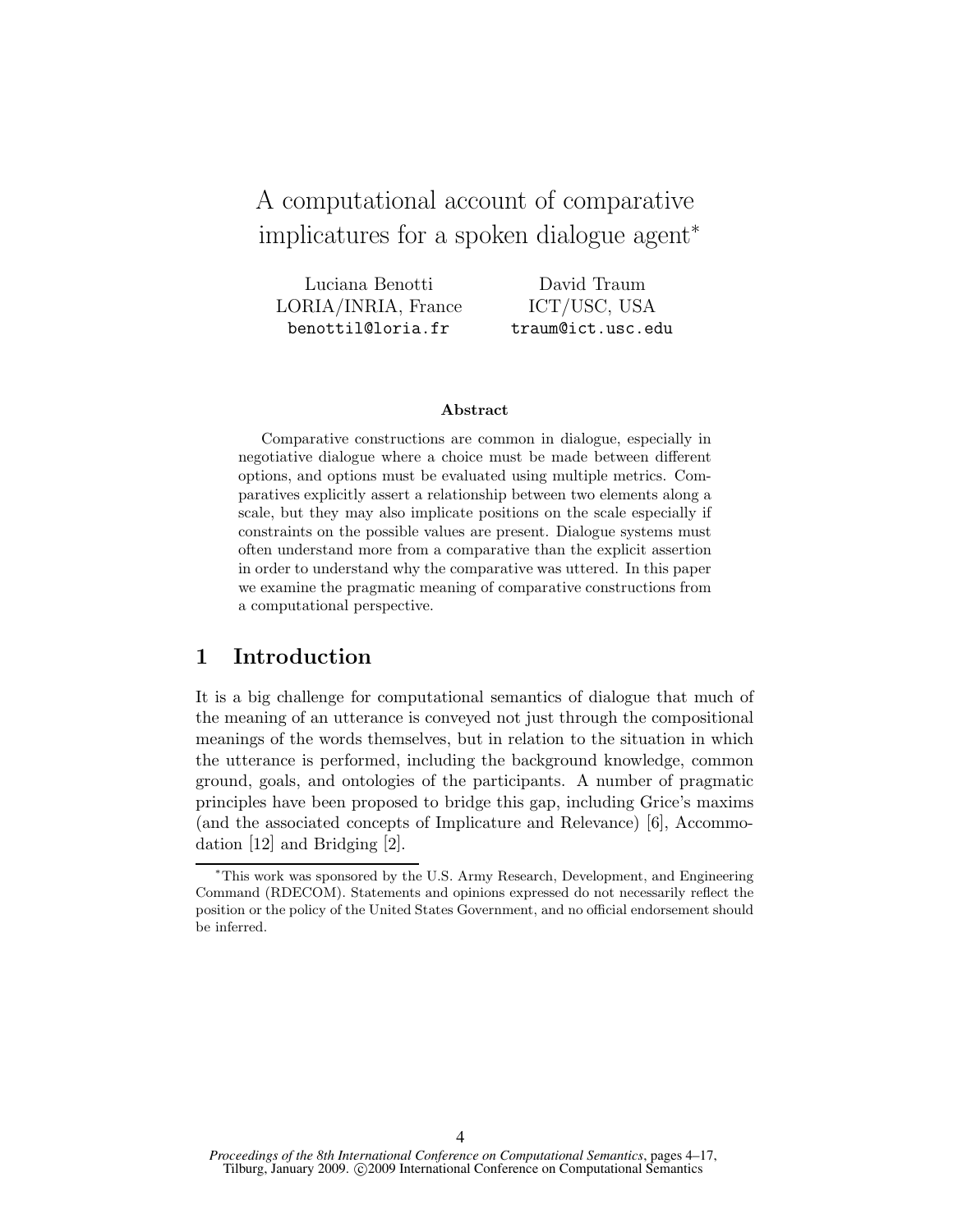While these principles can provide elegant explanations of how meaning can be conveyed between people, they often require fairly strong assumptions about the common knowledge between participants and the ontologies that this knowledge must be organized in. There are two general problems in developing computational accounts of these phenomena. First, it is sometimes difficult to specify the required knowledge and relationships in a computational way, such that a reasoner given the input and context can compute a particular, specific meaning as opposed to other possibilities that are not as appropriate. Second, even if the principles are sufficiently clear so that a computational account can be formulated, there may still be a problem providing a given computational dialogue system with the appropriate knowledge to carry out the inferences in a way that is congruent with human interpretations. For a hand-constructed limited domain, the system designer will often take shortcuts and represent only the knowledge that is necessary to carry out and understand tasks in that domain. These limitations often render the dialogue system unable to reason about the domain in as much detail as a knowledgeable human would, but often this characterization is sufficient for the purposes of the conversation.

In this paper we examine one aspect of computational non-compositional meaning: the pragmatic meaning of comparative constructions. Comparative constructions are common in dialogue, especially in negotiative dialogue where a choice must be made between different options, and options must be evaluated using multiple metrics. Comparatives explicitly assert a relationship between two elements along a scale, but they may also implicate positions on the scale especially if either information about the position of one of the compared items or constraints on the possible values are present. Dialogue systems must often understand more from a comparative than the explicit assertion in order to understand why the comparative was uttered; why it is relevant to the dialogue.

In the next section, we present linguistic background on comparatives and conversational implicature. In section 3, we review some issues of how implicatures play out in dialogue in which multiple participants are involved, and a listener can clarify a lack of understanding. In section 4, we introduce the computational framework in which the present work is implemented. In section 5, we present extensions to this framework which provide the computational agents with the ability to understand implicatures arising from comparatives. In section 6 we evaluate this with respect to the scenario of SASO-EN [15], in which an army captain, a doctor, and a town elder discuss the best location for a medical clinic. Finally, we discuss related issues, remaining problems, and future work in Section 7.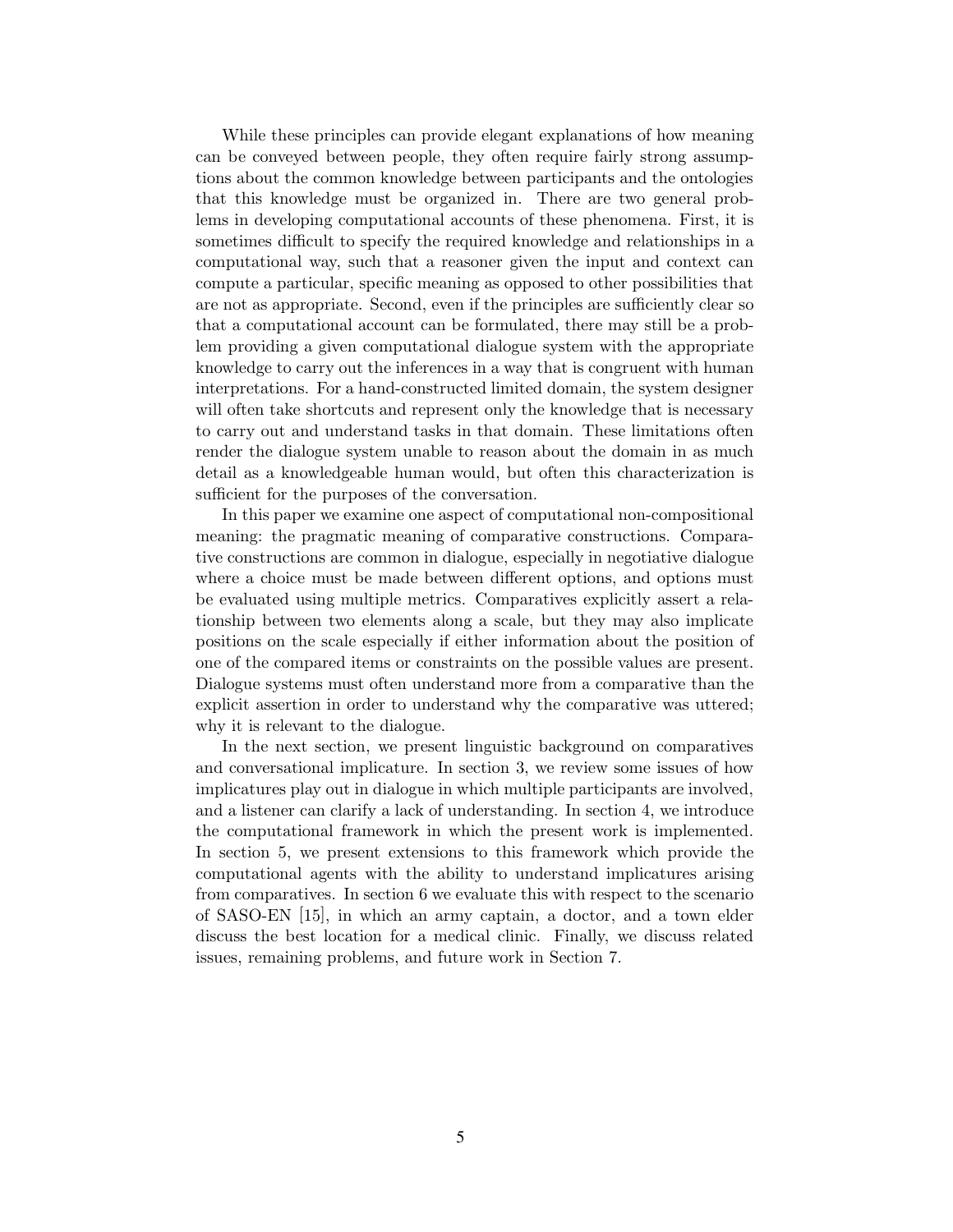### 2 Linguistic background

In this section we review some of the previous work on comparatives constructions and conversational implicatures in order to establish the necessary theoretical basis for the discussion on comparative implicatures in the rest of the paper.

#### 2.1 Comparative constructions

In the classical literature on semantics of natural language comparatives (see e.g.,  $[4]$ , comparative constructions such as (1) are analyzed as a relation between two degrees as in (2).

- (1) Downtown is safer than the market.
- (2) Degree to which downtown is safe > Degree to which the market is safe.

The problem now, of course, is what a *degree* is and what are the properties of the relation >. Abstractly, a degree can be considered just as a collection of objects – the collection of those objects that share the same degree with respect to a given property  $P$ . These collections are defined as the equivalence classes of the equivalence relation  $=p$ , which in turn is defined in terms of an order  $\geq_P$  among objects. The relation  $\geq$  among degrees is defined as a lifting of  $\geq_P$  to the set of equivalent classes of  $=p$ . Finally, scales are defined in terms of degrees, a scale  $S_P$  is a sequence of degrees of P ordered by the relation  $\geq$ .

Summing up then, once we know what  $\geq_P$  is for a property P we know what degrees of P are and how to compare them on scale  $Sp$ . All is good and well, but this approach assumes the relation  $\geq_P$  as given. Such a strong assumption was already criticized by [9] and certainly cannot be made in a dialogue system where information about the domain of discourse (in particular, any order  $\geq_P$  for a given property P) is incomplete and is constructed (and negotiated) during the dialogue. As dialogue system builders, the issue that interests us is, not so much how to determine the truth value of a particular comparative utterance, but mainly how comparatives contribute to the construction of the information about the domain. So, for our task it is crucial to figure out "where do scales come from?"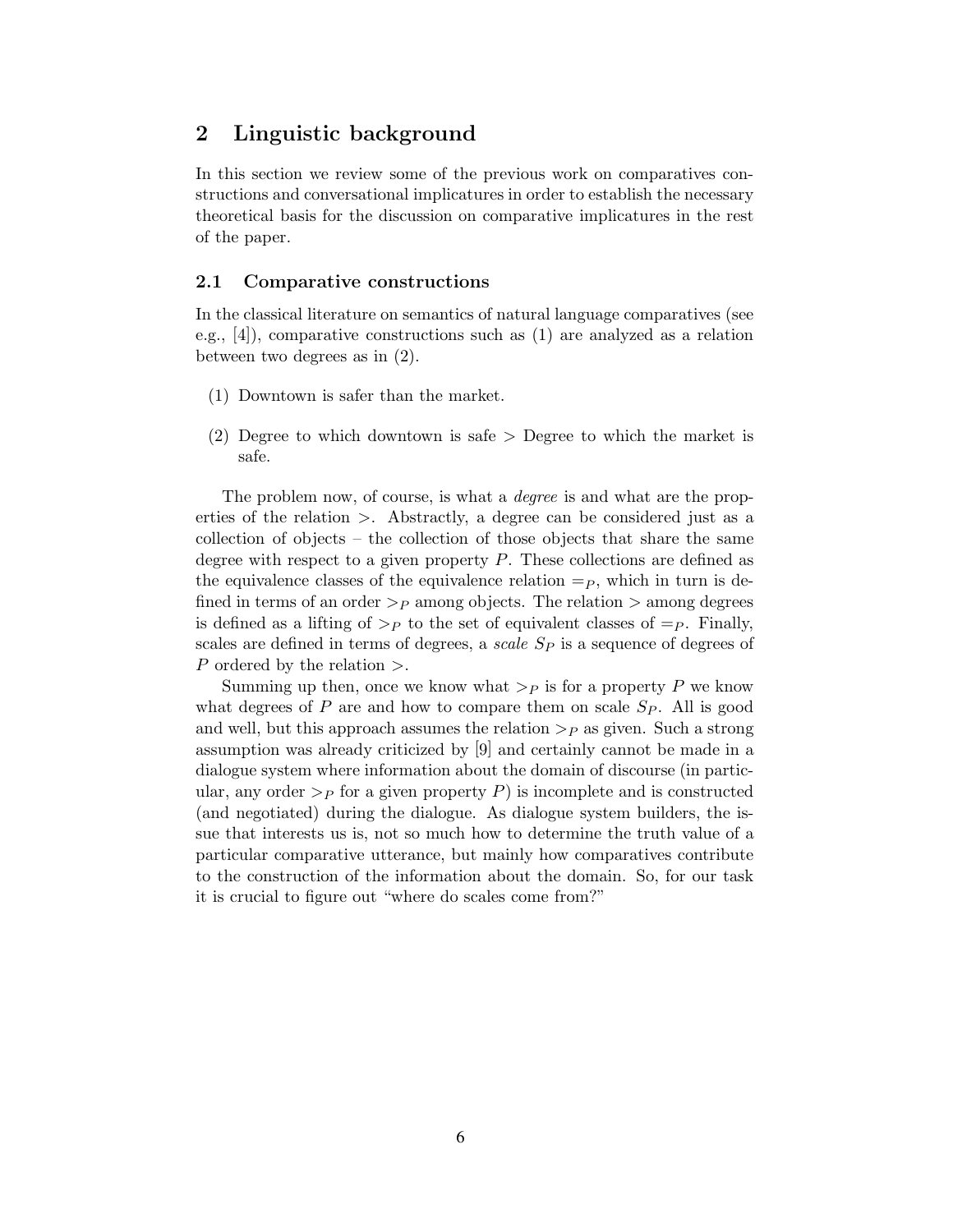#### 2.2 Conversational implicatures

Modelling how listeners draw inferences from what they hear is a basic problem for the theories of understanding natural language. An important part of the information conveyed is inferred, as in the following classical example by Grice [6]:

- (3) A: I am out of petrol.
	- B: There is a garage around the corner.
	- $\sim$  B thinks that the garage is open and has petrol to sell.

B's answer *conversationally implicates*  $(\rightarrow)$  information that is relevant to A. In Grice's terms, B made a relevance implicature, he would be flouting Grice's maxim of relevance unless he believes that the garage is open. A conversational implicature (CI) is different from an entailment in that it is cancelable without contradiction (B can append material that is inconsistent with the CI –"but I don't know whether it's open"). Since the CI can be cancelled, B knows that it does not necessarily hold and then both B or A are able to *reinforce* it (or negotiate it) without repetition. CIs are *non*conventional, they are not part of the conventional meaning of the words but calculable from their utterance in context given the nature of conversation as a goal-oriented enterprise.

Scalar implicatures are a type of CI that are particularly relevant to this paper since they involve the use of scales, as comparatives do. These implicatures are inferred on the basis of the assumption that the speaker is trying to make his utterance sufficiently informative for the current purposes of the exchange. A typical example is:

- (4) A is hungry (and B knows it).
	- A: Did somebody eat the brownies that I bought this morning?
	- B: Fred ate some of them.
	- $\sim$  B thinks that Fred didn't eat all of them, there are some left.

Theories of scalar implicature have been deeply influenced by Horn's dissertation work [8]. A Horn scale is an ordered sequence of expressions such as  $\langle some, many, most, all \rangle$  and  $\langle warm, hot, scaling\rangle$ . The recipe to calculate the scalar implicature is the following. The use of a weaker word in the scale (such as some) implicates that (the speaker believes that) the stronger form (such as all) is not the case, as exemplified in (4). However, there are cases in which such a recipe does not apply, such as in (5).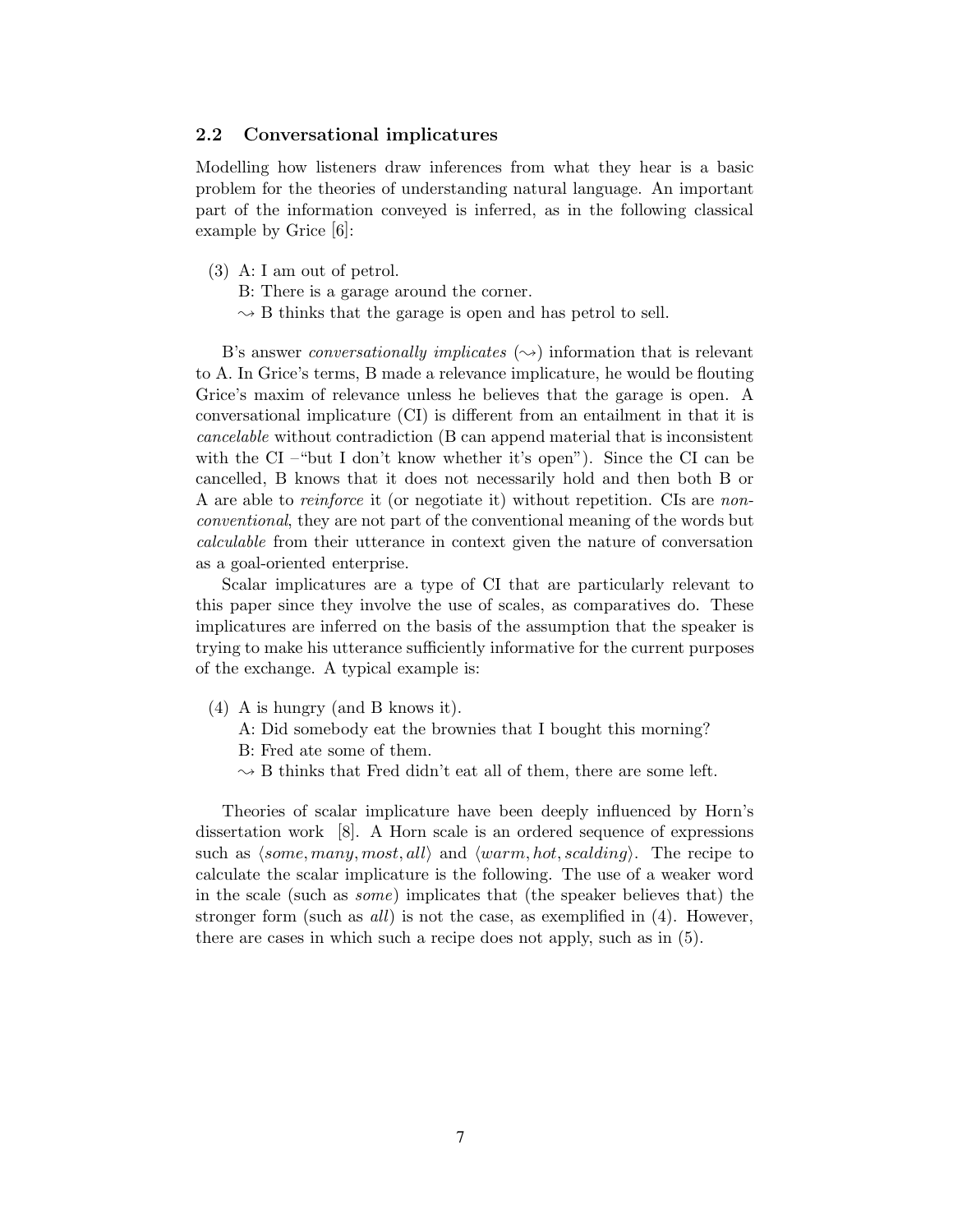(5) A realizes that the brownies were injected with strychnine and suspects that somebody may have eaten from them (and B knows it). A: Did somebody eat the brownies that I bought this morning? B: Fred ate some of them.

In this example the scalar implicature is (at the very least) less likely to arise, it's not relevant for the current purposes of the exchange; it doesn't matter how many brownies Fred ate, he needs medical attention. Comparing (4) and (5) we can see that conversational implicatures are affected by the conversational goals. We believe this to be an starting point for answering the question left open in Section 2.1: "Where do scales come from?" and we will investigate it in next section.

### 3 Comparative implicatures in dialogue

In this Section we are going to introduce comparative implicatures and to develop two lines of thought introduced in the previous section, but now in the context of dialogue. First, we relate the cancellability and negotiability of CIs and clarification requests in dialogue. It's often controversial whether something is actually a CI or not (people sometimes have different intuitions). Dialogue provide us with an extra tools for identifying the participants' beliefs about implicatures: feedback and negotiation of CIs. Listeners can give both positive (e.g. acknowledgements) and negative (e.g. clarification requests) feedback about their understanding and the acceptability of utterances, which can shed light on how they interpret CIs. Moreover, speakers can negotiate whether something is really implicated, or whether an implicature is meant by the speaker. We also investigate the fact that conversational implicatures change when the conversational goals change. Conversational goals establish structure on the information that is being discussed, determining which distinctions are relevant and which are not for the a given interaction.

#### 3.1 Clarifications

In dialogue, a useful way to spot content that was meant but not actually said is to look at the kinds of dialogue feedback that is given. Clarification requests are one important part of this - focusing on cases where the initial listener is not sure of what the speaker means. Here we use the phrase clarification requests in its broad sense, including all those questions that would not make sense without the previous utterance in the dialogue.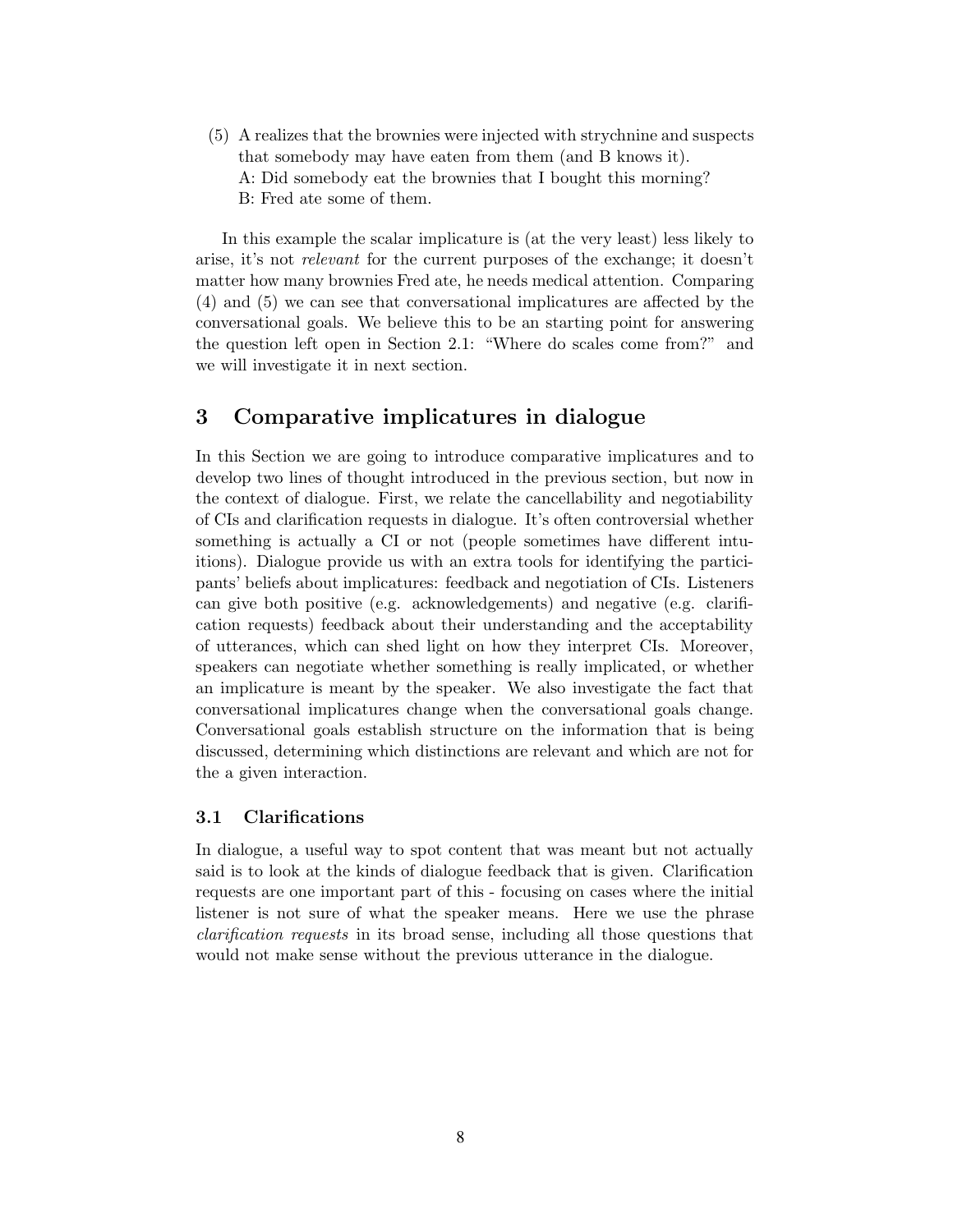Many times the clarification requests make the implicatures explicit, this is illustrated by the fact that the clarification request in (6) can follow Grice's example in (3).

(6) A: and you think it's open?

Here we present clarifications as a test that helps us identify not only the potential conversational implicatures but also the presuppositions in a dialogue. (7) is an example of a well studied case of inferrable content: the presupposition triggered by definite descriptions. In this exchange, A might believe that the intended referent is salient for different reasons: because it was mentioned before, because it's bigger, etc. If such a piece of information is available to B then he will be able to infer the presupposition and add it to the conversational record. Otherwise, B might well signal A that the presupposition did not get through, like in (7).

- (7) There are 100 cups on a table. A: Pick up THE cup.
	- B: Which cup? (I don't know which one you are referring to.)

The presence of a conversational implicature must be capable of being worked out, so the hearer might well inquire about them. The speaker will have to answer and support the implicature if he wants to get it added to the common ground. In [13], the authors present a study of the different kinds of clarification requests (CRs) found in a dialogue corpus. Their results show that the most frequent CRs in their corpus (51.74%) are due to problems with referring expressions (such as example (7)) and the second most common (22.17%) are examples like the following.

- (8) A: Turn it on.
	- B: By pushing the red button?

Here, the CR made explicit a potential requirement for the performance of the requested action. By saying "Turn it on" A meant that B had to push the red button but this was not explicitly mentioned in the command uttered by A. Such an implicature can be inferred from knowledge about the task (or in Clark terms, from knowledge about the interaction level of joint action [3]). From this examples it should be clear that implicated content is a rich source of CRs.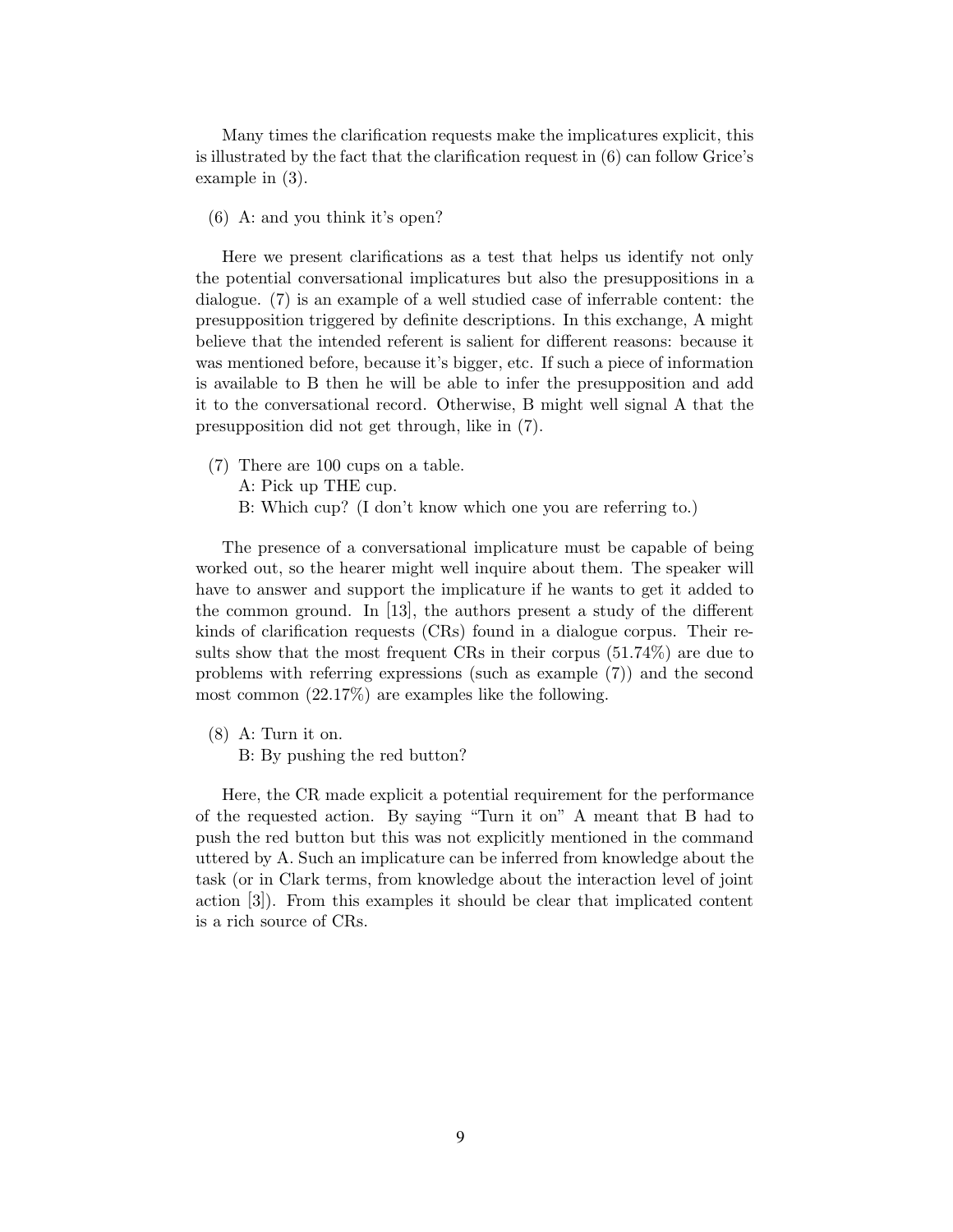#### 3.2 Goals and Contextual Scales

As described in Section 2, comparative sentences explicitly claim an ordering of two items on a relevant scale. However, with more context, a comparative can implicate degrees on a scale as well. If we know the degree of one of the items then we have a fixed range for the other item. If this range contains only one possible degree, then the comparative also sets the degree for this item. In the simplest possible scale in which a comparative could be applied, there are only two degrees, and a comparative indicates the degrees of each item even without more knowledge of the degrees of either item. For example, consider (9) inspired by [5]:

- (9) B is drawing and A is giving instructions to B:
	- A: Draw two squares, one bigger than the other.

B: Done.

A: Now, paint the small square blue and the big one red.

 $\sim$  A thinks that one of the squares can be described as small and the other as big.

The question remains, however, of how the scales are selected? These are not generalized implicatures that always arise. Every time we say "Fred is taller than Tom" we don't mean that "Fred is tall" and "Tom is short". As discussed in Section 2, conversational implicatures are affected by conversational goals. We believe that this is the path that we have to follow in order to explain comparative implicatures as particularized implicatures.

Predicates such as *tall* and *small* are vague in that they can refer to different ranges of a scale and in fact different scales. Small refers to size, which as a default we might think of as a continuous scale measure, however, as in the example above, we might prefer to use a simpler scale. This phenomena was already noticed by [7] who says:

There is a range of structures we can impose on scales. These map complex scales into simpler scales. For example, in much work in qualitative physics the actual measurement of some parameter may be anything on the real line, but this is mapped into one of three values – positive, zero, and negative.

How are such structures over scales defined? The intuitive idea is that the structure only distinguishes those values that are relevant for the goals of the agent; that is when the attribute takes a particular value, it plays a causal role in deciding whether some agent's goal can be achieved or not.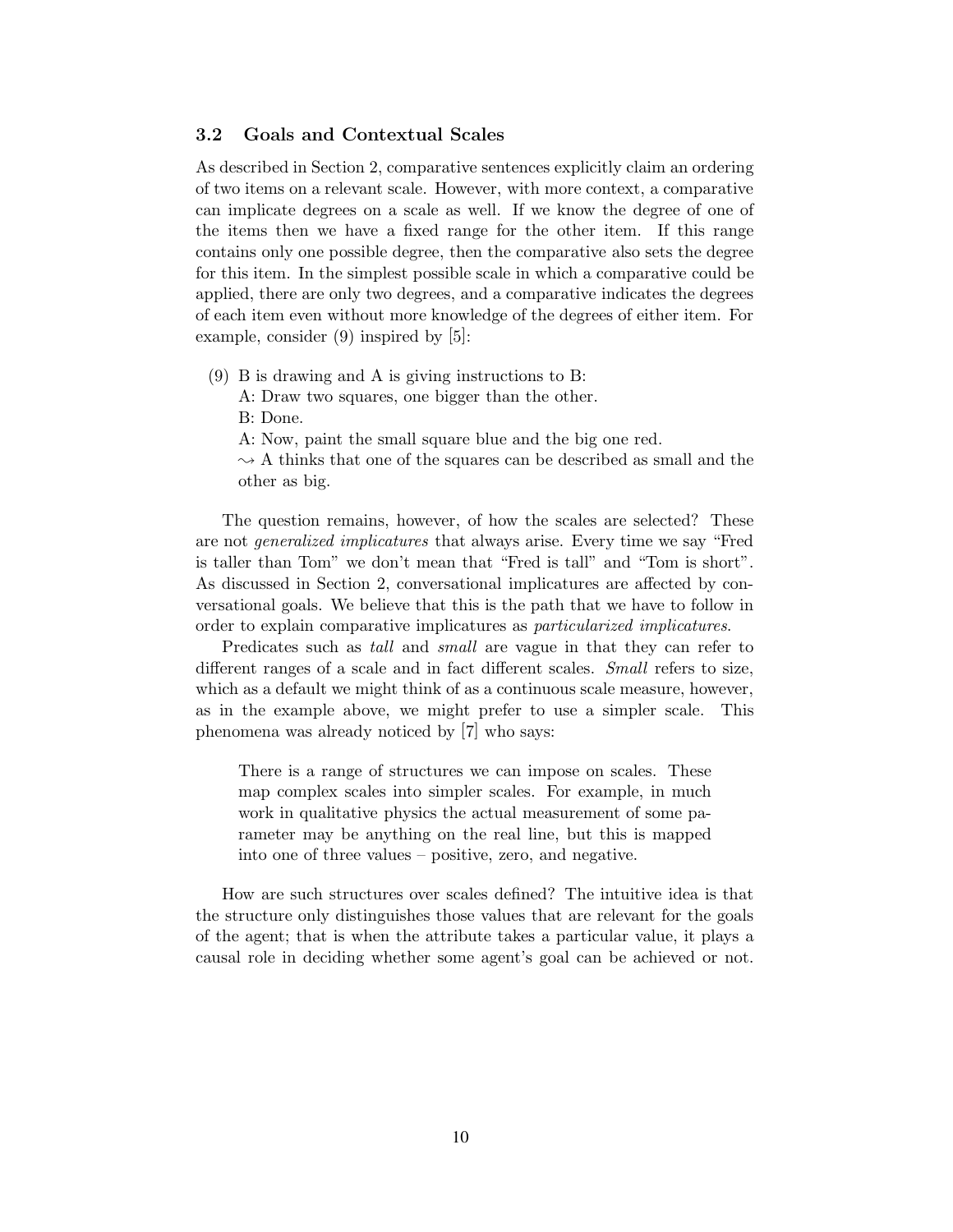In the example above, we have only *small* and big as relevant values for size, and a comparative in this context will implicate that we are using this binary scale as well as the degrees that each of the items of comparison have.

### 4 Computational framework

The computational framework we have used for the implementation is the ICT Virtual Human dialogue manager [14; 16]. This dialogue manager allows virtual humans to participate in bilateral or multiparty task-oriented conversations in a variety of domains, including teamand non-teamnegotiation. This dialogue manager follows the information state approach [11], with a rich set of dialogue acts at different levels. The dialogue manager is embedded within the Soar cognitive architecture [10], and decisions about interpreting and producing speech compete with other cognitive and physical operations. When an utterance has been perceived (either from processing of Automatic Speech Recognizer and Natural Language Understanding (NLU) components which present hypotheses of context-independent semantic representations, or messages from self or other agents), the dialogue manager processes these utterances, making decisions about pragmatic information such as the set of speech acts that this utterance performs as well as the meanings of referring expressions. Updates are then performed to the information state on the basis of the recognized acts. The representations of semantic and pragmatic elements for questions and assertions are presented in [14]. The semantic structure derives from the task model used for planning, emotion and other reasoning. (10a) shows an example proposition in this domain, where propositions have an object id, an attribute, and a value (whose type is defined by the attribute). (10b) shows an assertion speech act, with this proposition as content.

- (10) a.  $\langle \text{propl}\rangle$   $\hat{\ }$  attribute safety  $\hat{\ }$  object market  $\hat{\ }$  type state  $\hat{\ }$  value no)
	- b. (<da1> ˆaction assert ˆactor doctor ˆaddressee captain ˆcontent  $<$ prop1>)

In the next section, we extend this framework to allow comparative propositions and speech acts arising from implicatures of comparatives.

### 5 Implementing comparative implicatures

We have added an ability for the ICT dialogue manager to handle comparative constructions and comparative implicatures. Some of the attributes in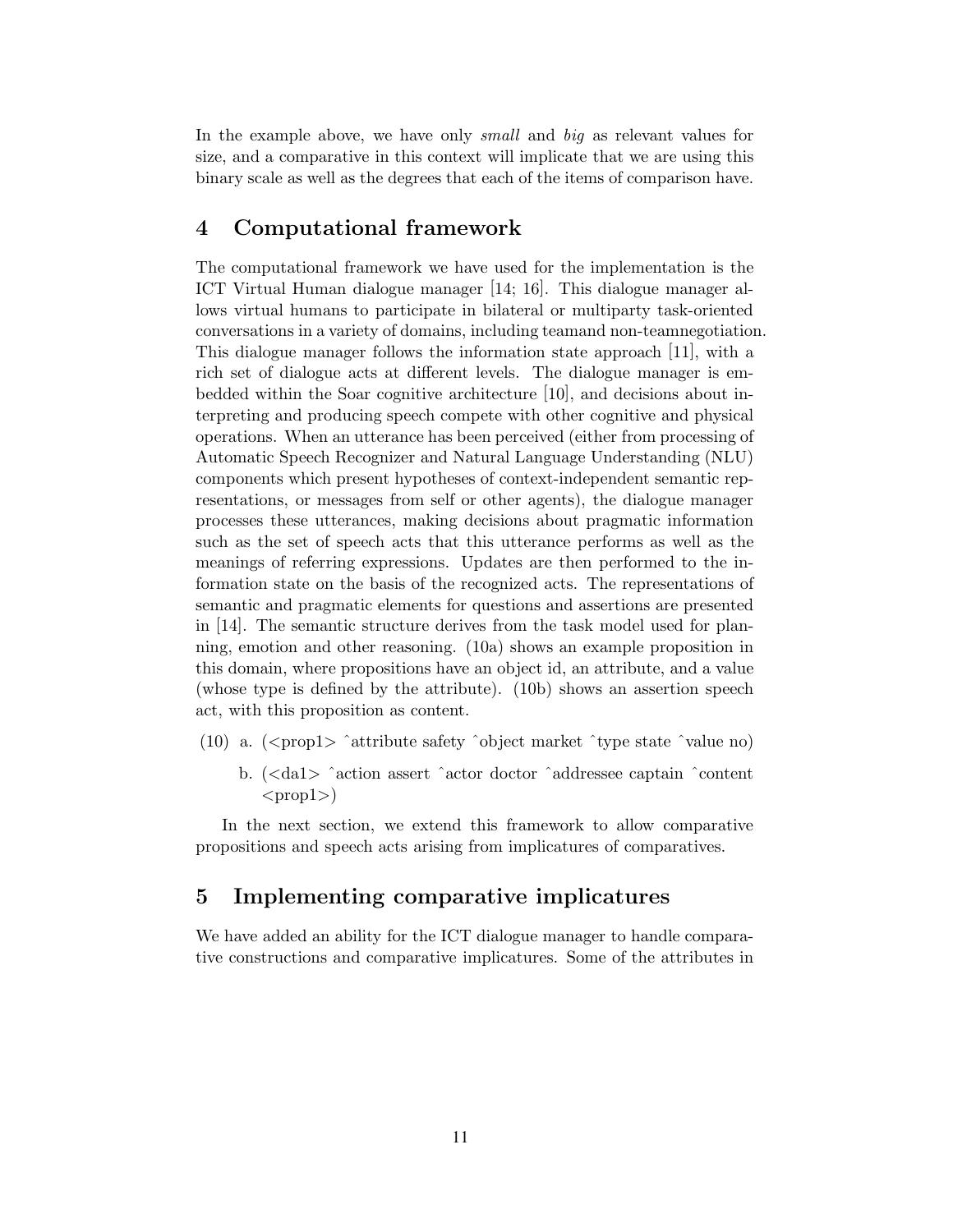the task model for a given domain will be scalar, where there is some implied ordering of the possible values. This will not be the case for all attributes, for example, the location allows for different possible places that an entity can be, but there is no scale among them. For each scalar attribute, P, in the task model of our domain, we can create a comparative attribute  $\gt_p$ that will compare objects and values according to the designated scale for P.  $(11a)$  means that X is higher on the P scale than Y. In our system, when a comparative of the form "X is  $P$ -er than Y" is uttered, the NLU generates a semantic frame that has the structure shown in (11a). The dialogue manager will then create an assertion speech act as represented in (11b) and then infer the conversational implicatures that arise.

- (11) a.  $\langle \text{propl}\rangle$   $\hat{\ }$  attribute  $\geq_P \hat{\ }$  object X  $\hat{\ }$  type state  $\hat{\ }$  value Y)
	- b.  $\langle \langle \text{dal}\rangle \rangle$  ^action assert ^actor A ^addressee B ^content  $\langle \text{prop1}\rangle$

The comparative implicatures depend on both the nature of the scale and the available information about the positions of the compared items. For the special case of a binary scale (e.g.  $yes > no$ ), the comparative construction itself can generate multiple implicatures, as in (12).

- (12) a. By the definition of the scale  $S = \langle no, yes \rangle$  and its association with the attribute P then we know that, if  $\langle$ prop $\rangle$   $\hat{ }$  attribute P  $\hat{ }$   $\hat{ }$  value V, then  $V \in S$ 
	- b. As the utterance asserts (<prop1>  $\hat{a}$  attribute >  $\hat{p}$   $\hat{b}$  object X  $\hat{c}$  value Y), it is interpreted as asserting  $\langle$  >  $\rangle$   $\sim$   $\gamma$   $\sim$   $\gamma$   $\sim$   $\gamma$  $\sim$   $\gamma$   $\sim$   $\gamma$ X  $\hat{ }$  value V1) and ( $\langle$ prop3 $\rangle$   $\hat{ }$  attribute P  $\hat{ }$  object Y  $\hat{ }$  value V2), where values  $V1$  and  $V2$  are not known but it is known that  $V1 >$  $V2$

From (12a) we have that  $V1 \in S$  and  $V2 \in S$ , from (12b) we have that  $V1 > V2$ . Since S has 2 elements and  $yes > no$ , there is a unique valuation for V1 and V2, namely  $V1 = yes$  and  $V2 = no$ . Once the values of V1 and  $V_2$  are determined the following two dialogue acts are generated as part of the interpretation and reinserted in the dialogue manager cycle. The information state will not only be updated with the comparative assertion "X is P-er than Y" but also with the two following dialogue acts. The first one asserts that "X is  $P$ ". And the second one asserts that "Y is not  $P$ ".

(13) ( $\langle \text{prop2} \rangle$   $\hat{\ }$  attribute P  $\hat{\ }$  object X  $\hat{\ }$  type state  $\hat{\ }$  value yes)  $\langle \langle \text{da2}\rangle \rangle$  ^action assert ^actor A ^addressee B ^content  $\langle \text{prop2}\rangle$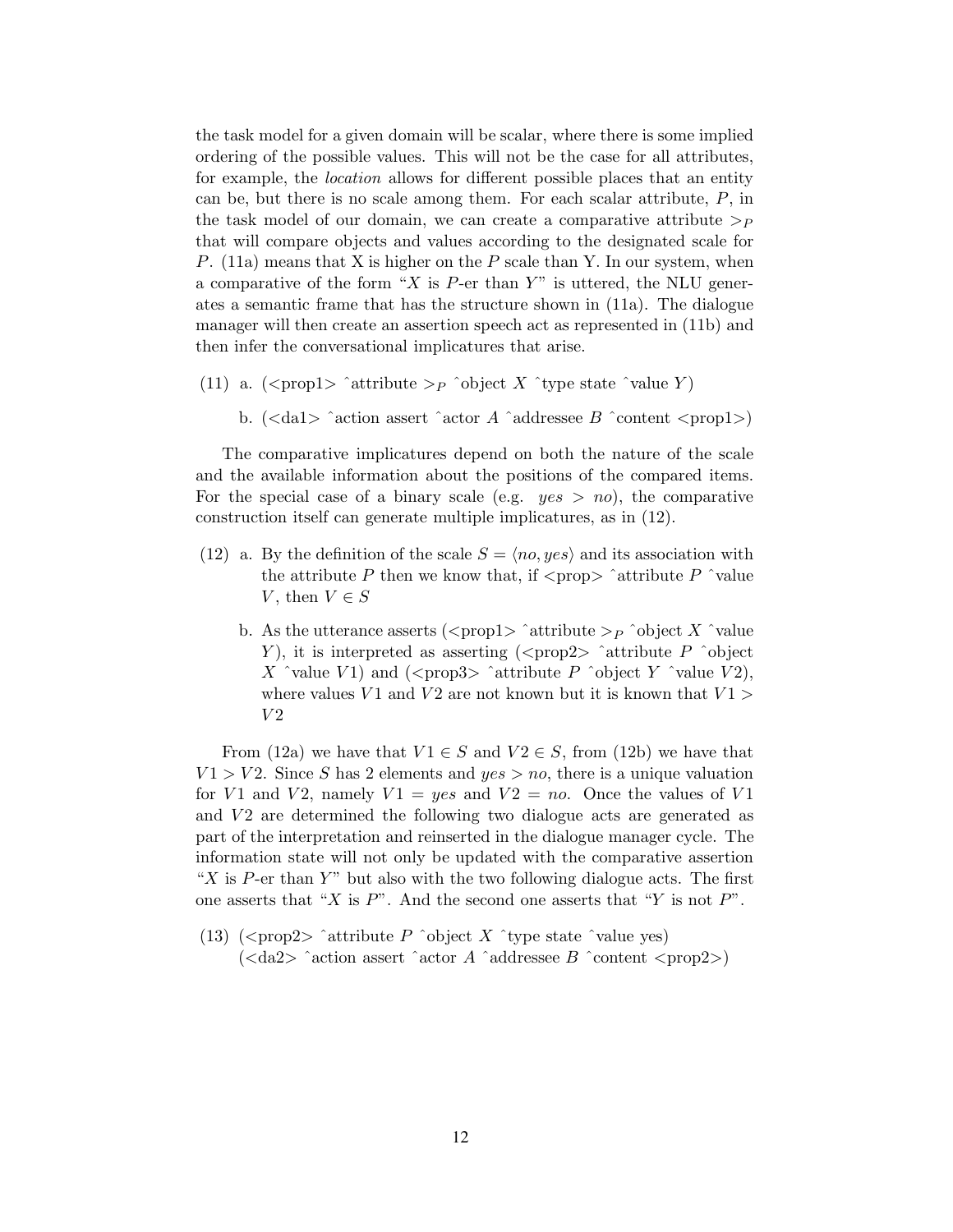(14)  $(\text{prop3}> \text{^*attribute } P \text{^*object } Y \text{^*type state } \text{^*value no})$  $\langle \langle \text{da}3 \rangle$  ^action assert ^actor A ^addressee B ^content  $\langle \text{prop3}\rangle$ 

This is the first part of the problem. The question now is when and how to update the information state with (13) and (14): before, at the same time or after the explicit assertion (11b)); we will discuss these issues in next subsection. Moreover, in some contexts the conversational implicature carried by the comparative will not get through, how are such information states recognized and what is done instead will be addressed in Section 7.

#### 5.1 When and how is the information state updated?

When interpreting an utterance U that has a conversational implicature  $I$ , the dialogue manager needs to have accessible the content of the implicature before generating a response. The three approaches presented below make explicit the implicature in the dialogue, just as if its verbalization has been uttered during the dialogue. Since the inferred content is made explicit, these approaches can be seen as implementations of the *Principle of Explicit* Addition [1] which applies both to accommodation of content that has been lexically triggered (such as presuppositions) as well as content that has not (such as conversational implicatures).

- The after approach: A first approach is to add the inferred assertion I as further input received by the dialogue manager once it finished processing the utterance  $U$ . The idea for the implementation is simple: just re-insert the frame of the inferred assertion(s) as an input to the dialogue manager, as if it had been uttered in the dialogue.
- At the same time: A second approach is to consider that a single assertion performs multiple speech acts. The implementation of this option in the current computational framework is also quite straightforward because the framework already allows for multiple speech acts associated with an utterance and then the information state is correctly updated.
- The before approach: The third approach is to interrupt the processing of the explicit assertion  $U$  to update the information state first with the implicature I. Such an implementation requires significant changes to the dialogue manager to interrupt processing on the current assertion and first interpret the inferred speech acts before re-interpreting.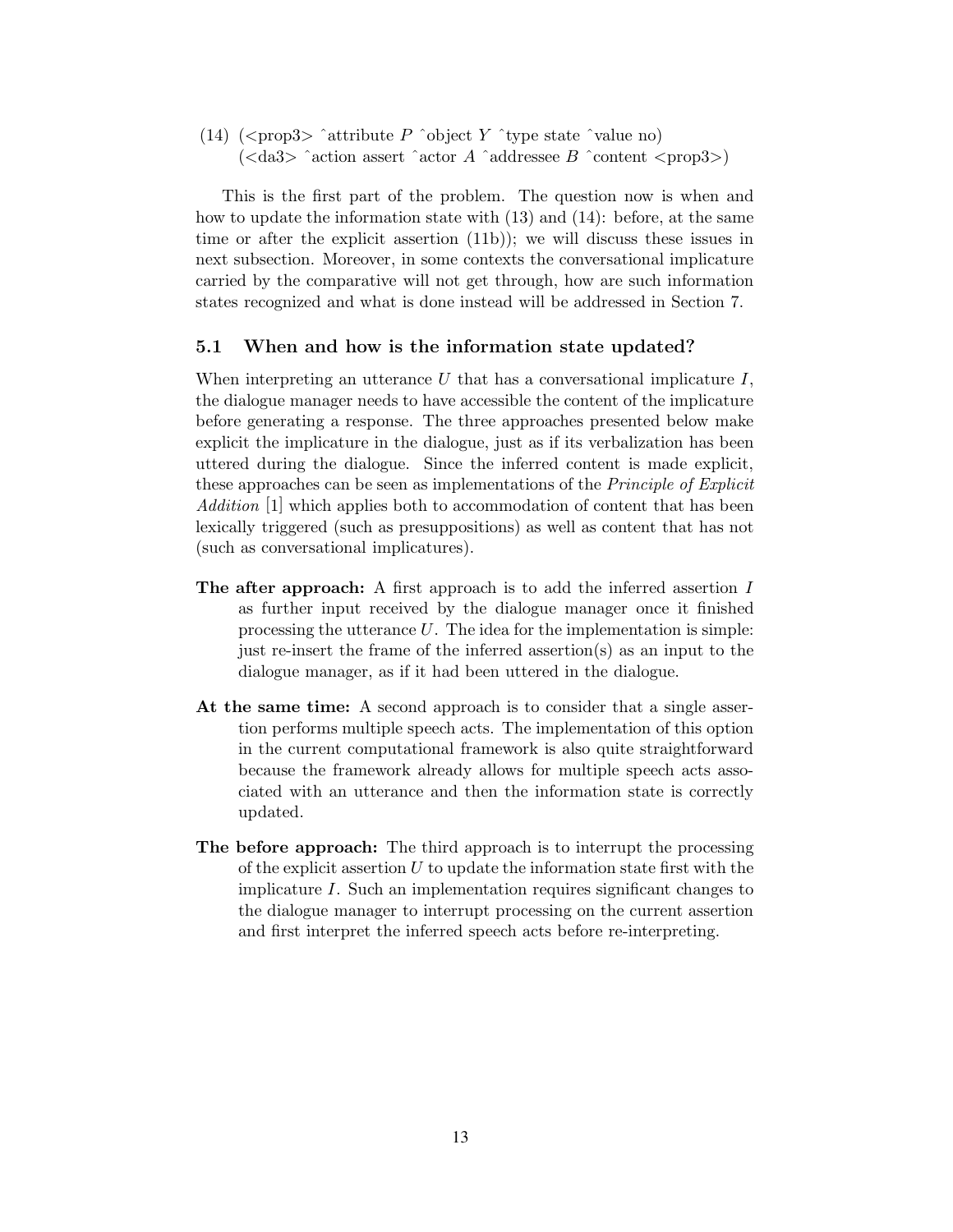The crucial difference among the three implementations is what content will be available in the information state when the rest of the content has to be interpreted. In the same time approach all the updates are independent, the information state does not contain the implicatures, nor the explicit assertion when interpreting any of them. In the *after* approach,  $U$  is available in the information state when interpreting  $I$ ; by contrast, in the *before* approach  $I$  is available when interpreting  $U$ .

These differences are relevant when they interact with other parts of the interpretation process, such as reference resolution. Consider for instance the following utterance:

(15) A: I went to the hospital Saint-Joseph, the British clinic was too far. A: The doctor gave me some medicine

The utterance "The doctor gave me some medicine" would normally be interpreted as implicating that A saw a doctor in the hospital Saint-Joseph. In order to properly interpret this utterance, it's important that the implicature is in the context before resolving the referring expression "the doctor". We leave for future work the interaction with other aspects of interpretation, such as word sense disambiguation.

### 6 A case-study

We have evaluated the implementation in the context of the SASO-EN scenario [15], where both comparatives and binary scales are present in the task model. This domain contains over 60 distinct states that the agents consider as relevant for plan and negotiation purposes. There are currently 11 attributes used for this domain, 7 of which are binary scales and 4 of which are non-scalar. Adding the comparative implicature rules from the previous section allows understanding of additional arguments that were not previously dealt with adequately by the system. Consider the following fragment of a dialogue among the Captain (a human agent), the Elder and the Doctor (two virtual agents) about the location of a clinic.

(16) Captain: Doctor would you be willing to move the clinic downtown? Doctor: It is better to keep the clinic here in the marketplace. Captain: Well, downtown is safer than the market Elder: Why do you think that the market is not safe?

During the interpretation of the comparative uttered by the Captain, the dialogue manager receives the following semantic frame: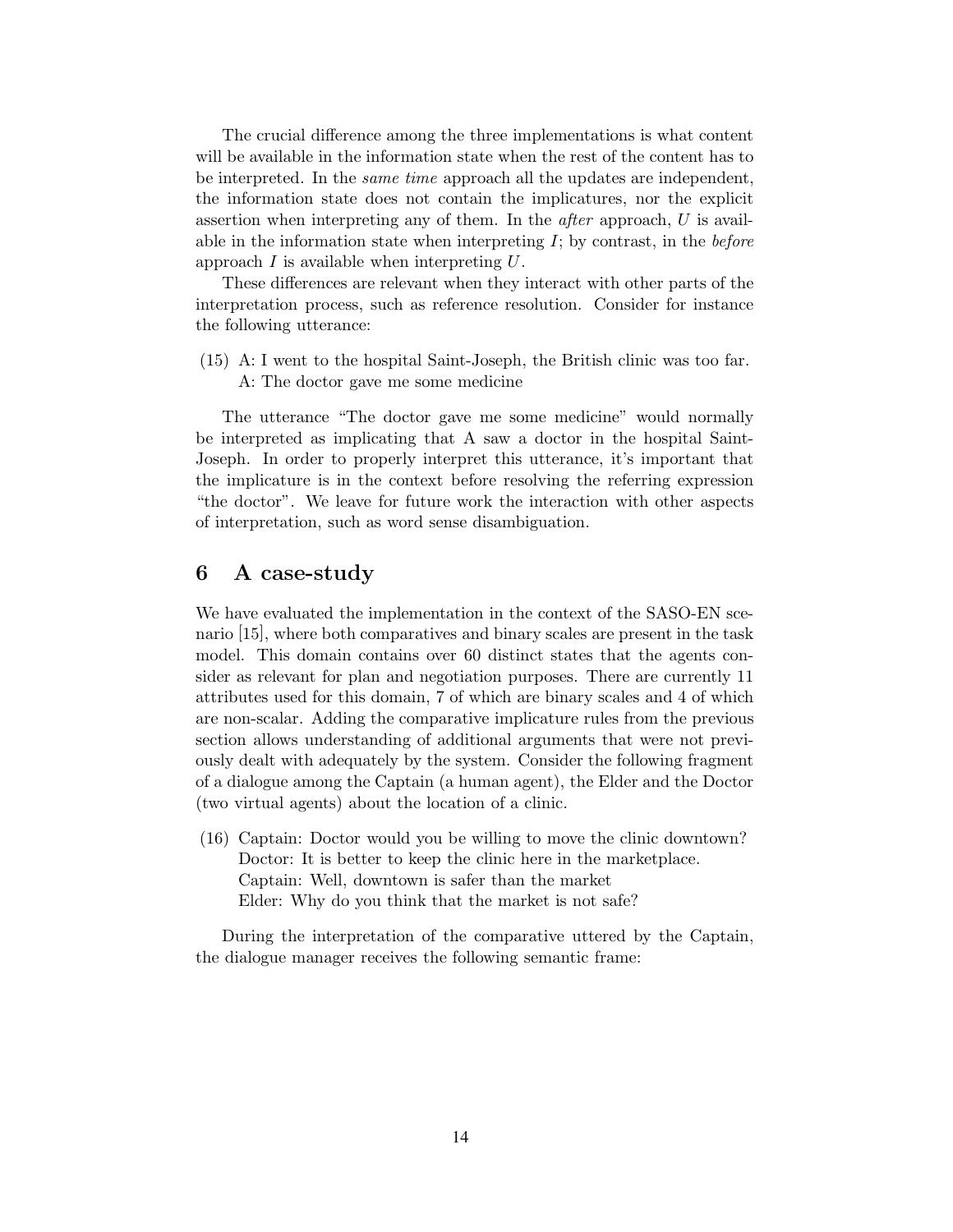(17)  $(*prop*)$   $\hat{ } attribute safer  $\hat{ }$  object downtown  $\hat{ }$  type state  $\hat{ }$  value mar$ ket)

Then the inferred rules developed in Section 5 are applied and the information state is updated not only with an assertion of (17) but also with the following two assertions:

(18)  $\langle \text{prop1} \rangle$   $\hat{\text{attribute}}$  safety  $\hat{\text{object}}$  downtown  $\hat{\text{type}}$  state  $\hat{\text{value}}$  yes) (<prop1> ˆattribute safety ˆobject market ˆtype state ˆvalue no)

Since these propositions assert the fact that the market is not safe before the Elder generates a response, he can directly address and query the reason for one of these implicatures with "why do you think that the market is not safe?"

In the general case, we might have to reason about the appropriate scale to use for this attribute, but in our domain, only one scale is relevant, so this additional inference is not needed.

Without the comparative implicature rules, neither the elder nor the doctor would recognize that the captain is asserting something about the safety of each of the locations and will not be able to properly assess the argument about desirability of moving the clinic.

### 7 Discussion

As mentioned in Section 3, the relevant information sources of a dialogue, such as the task model, shed light on how the scales that are relevant for calculating implicatures should be constructed. However, once comparative implicatures are inferred they interact with the structure of the dialogue in relevant ways. When implicated assertions are already in the context, because they have been uttered before, the information state does not need to be updated again with them.

If A says  $\phi$  and implicates  $\psi$  but A said  $\psi$  before in the dialogue then the context of the dialogue does not have to be updated again with  $\psi$ . In this case, we say that the implicature has been bound (to use standard terminology in the area) and the information state is not modified by it. The result is a coherent dialogue, a dialogue that gives the intuition of "continuing on the same topic or stressing the same point" such as in the following example:

(19) Captain: the market is not safe Captain: downtown is safer than the market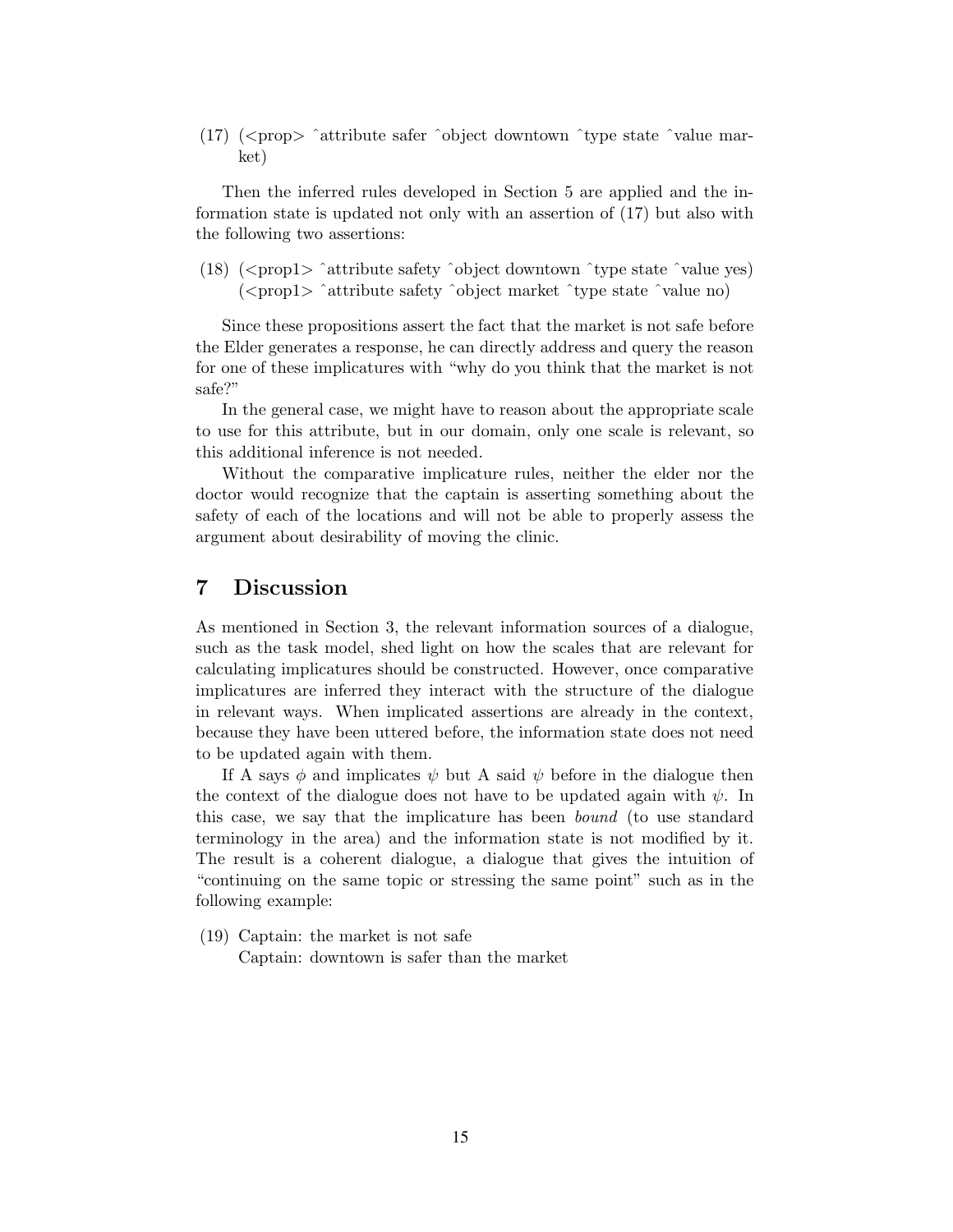The point can be better illustrated when the two contributions are not made by the same speaker. In this case, A says  $\psi$  and B says  $\phi$  which implicates  $\psi$ , then  $\phi$  has the effect of accepting  $\psi$  and adding it to the common ground. This implements the intuition that, in (20), the elder seems to be supporting the captain in his claim that the market is not safe.

#### (20) Captain: the market is not safe

Elder: downtown is safer than the market

Finally, implicature cancellation is implemented in a simplistic way in the current framework. When A says  $\phi$  and implicates  $\psi$  but  $\neg \psi$  is already in the common ground, the implicature is simply ignored.

Our implementation captures the intuition that the relevant values of the properties in a domain are those that are causally related to the agent's goals. This is used in order to construct or locate appropriate scales and infer useful implicatures that interact with the dialogue structure in different ways. However, not all the predictions achieved by such an implementation are explainable and further refinement is needed. Consider the following dialogue:

- (21) C: Downtown is safer than the market
	- C: The US base is safer than downtown

If we apply the inference rules developed in Section 5 to this exchange, which implicature gets through will depend on the order in which the utterances in (21) are said. If they are said in the order shown in (21) then the implicature that downtown is safe will get through; if they are uttered in the opposite order, then the implicature that *downtown is not safe* will get through. We leave the study of these kinds of interactions to further work.

It is clear that treating conversational implicatures in dialogue is a complex problem, and that it interacts in relevant ways with other key features of dialogue, namely positive and negative evidence of understanding. It is important that the theory of implicatures acknowledges the fact that conversational implicatures are a phenomena that arises in conversation and that then needs to be studied in its environment to be fully understood. This paper starts by motivating this big picture, and then relates it to the semantic theory of comparatives and the pragmatic theory of implicatures in order to address the practical problem of comparative implicatures that arises in an implemented dialogue agent.